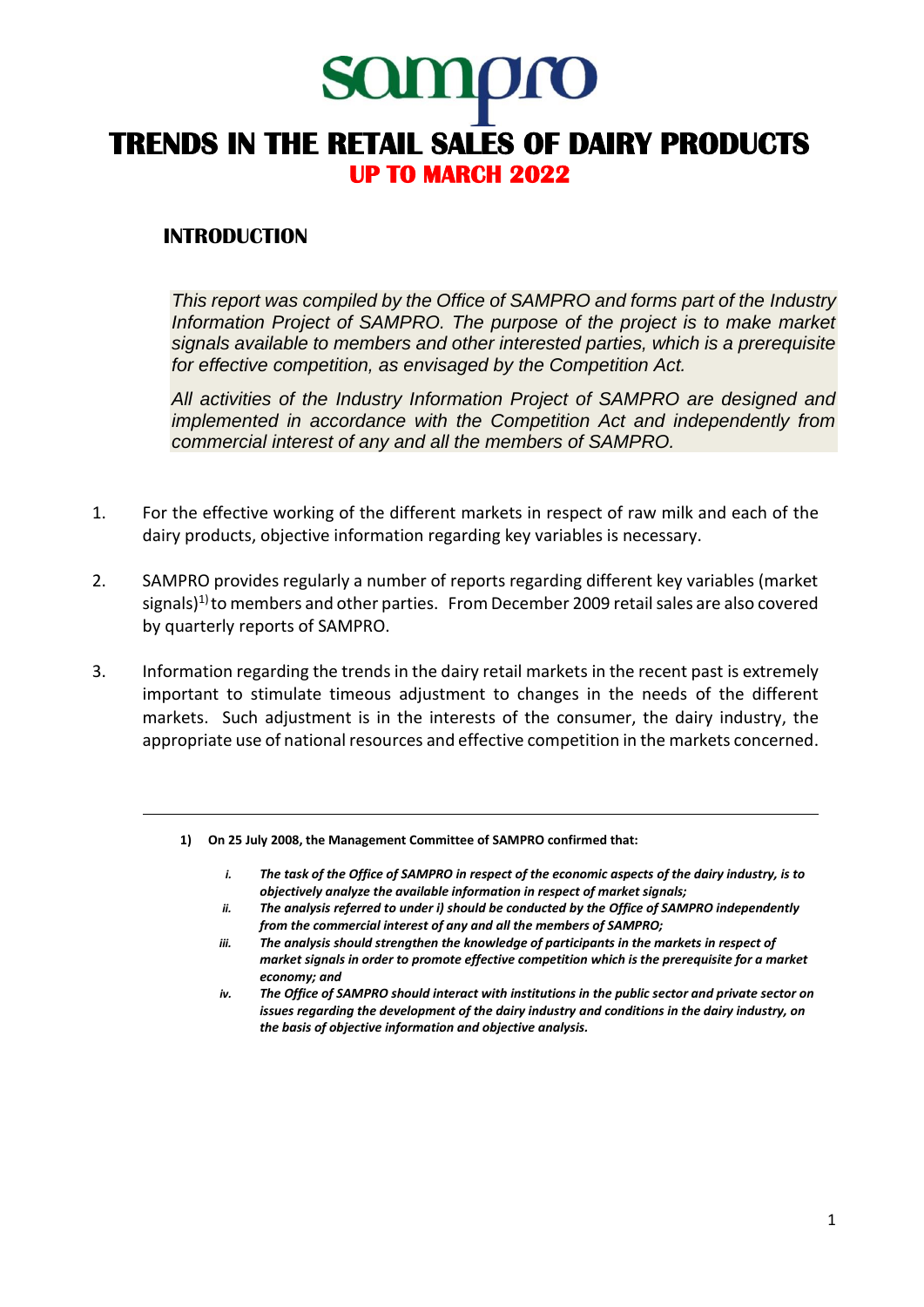- 4. "ACNielsen Marketing and Media" provides information based on monthly surveys of the retail sales of milk and other dairy products. Non-retail sales, such as sales to wholesalers and industrial buyers, which form significant parts of the total sales of dairy products, are not part of the ACNielsen Marketing and Media surveys.
- 5. The surveys of ACNielsen Marketing and Media in respect of UHT milk, flavoured milks, yoghurt, maas and pre-packaged cheese, cover the retail sales in the following types of stores:
	- Major stores (Hypermarkets and a defined group of supermarkets consisting of Shoprite, Checkers, Pick 'n Pay Supers, Pick 'n Pay Family, Superspar and Woolworths (Food))
	- Convenience stores (Branded Superettes consisting of Kwikspar, OK Foods, Sentra, Pick 'n Pay mini, Score, Friendly, Shield (Retail), Friendly's and 7-Eleven and Forecourts)
	- Urban Counter and Self Service
	- Rural Independents
- 6. In the case of fresh milk, cream, butter and cream cheese, the surveys of ACNielsen Marketing and Media cover only "major stores" as described in paragraph 5.
- 7. Although the surveys of ACNielsen Marketing and Media in respect of the products mentioned in the previous paragraph only cover "major stores", the results of the surveys should be regarded as meaningful indicators of the trends in retail sales. In the table below, the ACNielsen Marketing and Media sample for 2020, is expressed as a percentage of the estimated total demand in the same period<sup>1).</sup>

| <b>PRODUCT</b>                    |         | A<br><b>NIELSEN</b><br><b>SAMPLE</b> | в<br><b>ESTIMATED</b><br><b>TOTAL</b><br>DEMAND <sup>4)</sup> | A<br>AS<br><b>PERCENTAGE</b><br>OF B |
|-----------------------------------|---------|--------------------------------------|---------------------------------------------------------------|--------------------------------------|
| Pasteurised milk and ESL milk     | (Litre) | 239 031 516                          | 479 527 183                                                   | 49.8                                 |
| UHT and sterilised Milk           | (Litre) | 479 898 064                          | 995 941 071                                                   | 48.2                                 |
| Flavoured milk                    | (Litre) | 16 473 300                           | 59 098 981                                                    | 27.9                                 |
| Yoghurt                           | (Litre) | 159 404 031                          | 249 075 229                                                   | 64.0                                 |
| Maas                              | (Litre) | 212 638 110                          | 266 075 192                                                   | 79.9                                 |
| Pre-Packaged cheese <sup>3)</sup> | (Kg)    | 36 913 126                           | 95 378 429                                                    | 38.7                                 |
| Cream cheese                      | (Kg)    | 2 860 415                            | 4 652 334                                                     | 61.5                                 |
| <b>Butter</b>                     | (Kg)    | 9632972                              | 18 839 089                                                    | 51.1                                 |
| Cream                             | (Litre) | 10 978 902                           | 20 400 195                                                    | 53.8                                 |

## **NIELSEN SAMPLE AS PERCENTAGE OF THE TOTAL DEMAND**

*1. Retail sales plus non retail sales for the period January to December 2021.*

*<sup>2.</sup> Includes hard and semi-hard cheeses, pre-packaged and other.*

**<sup>3.</sup>** *Estimated figures calculated by the Office of SAMPRO are based on the unprocessed milk allocations for the manufacturing of dairy products as supplied by Milk SA. In the case of cream cheese and cream the estimate figures are based on BMI figures of 2012 and 2013 and inflated by the growth rates as shown by NielsenIQ.*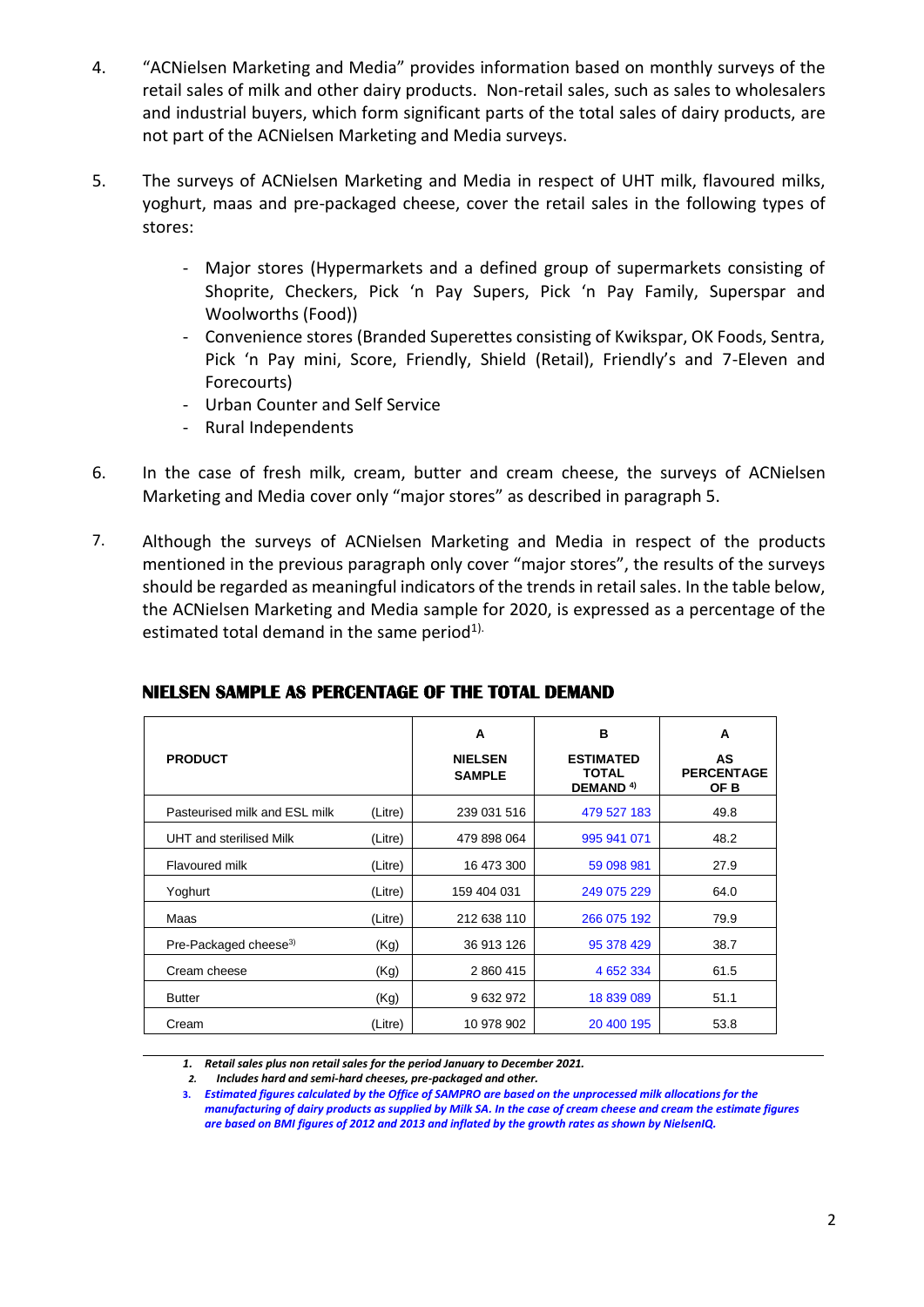8. The changes in the retail sales quantities and the average retail prices of the different dairy products are summarised in Table 1 to Table 2.

### **TABLE 1**

#### **CHANGES IN THE RETAIL SALES QUANTITIES FROM THE YEAR APRIL 2020 TO MARCH 2021, TO THE YEAR APRIL 2021 TO MARCH 2022, AND CHANGES IN THE RETAIL PRICES FROM MARCH 2021 TO MARCH 2022 OF SPECIFIC DAIRY PRODUCTS**

| <b>PRODUCT</b>                   | <b>CHANGE IN</b><br><b>RETAIL SALES</b><br><b>QUANTITY</b> | <b>CHANGE IN</b><br><b>RETAIL</b><br><b>PRICES</b> |
|----------------------------------|------------------------------------------------------------|----------------------------------------------------|
|                                  | <b>PERCENT</b>                                             | <b>PERCENT</b>                                     |
| <b>FRESH MILK</b>                | $-6.7$                                                     | 3.8                                                |
| <b>LONG LIFE MILK (UHT MILK)</b> | $-2.9$                                                     | 1.0                                                |
| <b>FLAVOURED MILK</b>            | 0.8                                                        | 7.6                                                |
| <b>YOGHURT</b>                   | $-8.7$                                                     | 5.4                                                |
| <b>MAAS</b>                      | $-3.5$                                                     | 1.4                                                |
| <b>PRE-PACKAGED CHEESE</b>       | $-0.5$                                                     | 2.2                                                |
| <b>CREAM CHEESE</b>              | $-5.8$                                                     | 2.5                                                |
| <b>BUTTER</b>                    | $-4.9$                                                     | 0.8                                                |
| <b>CREAM</b>                     | $-7.4$                                                     | 5.7                                                |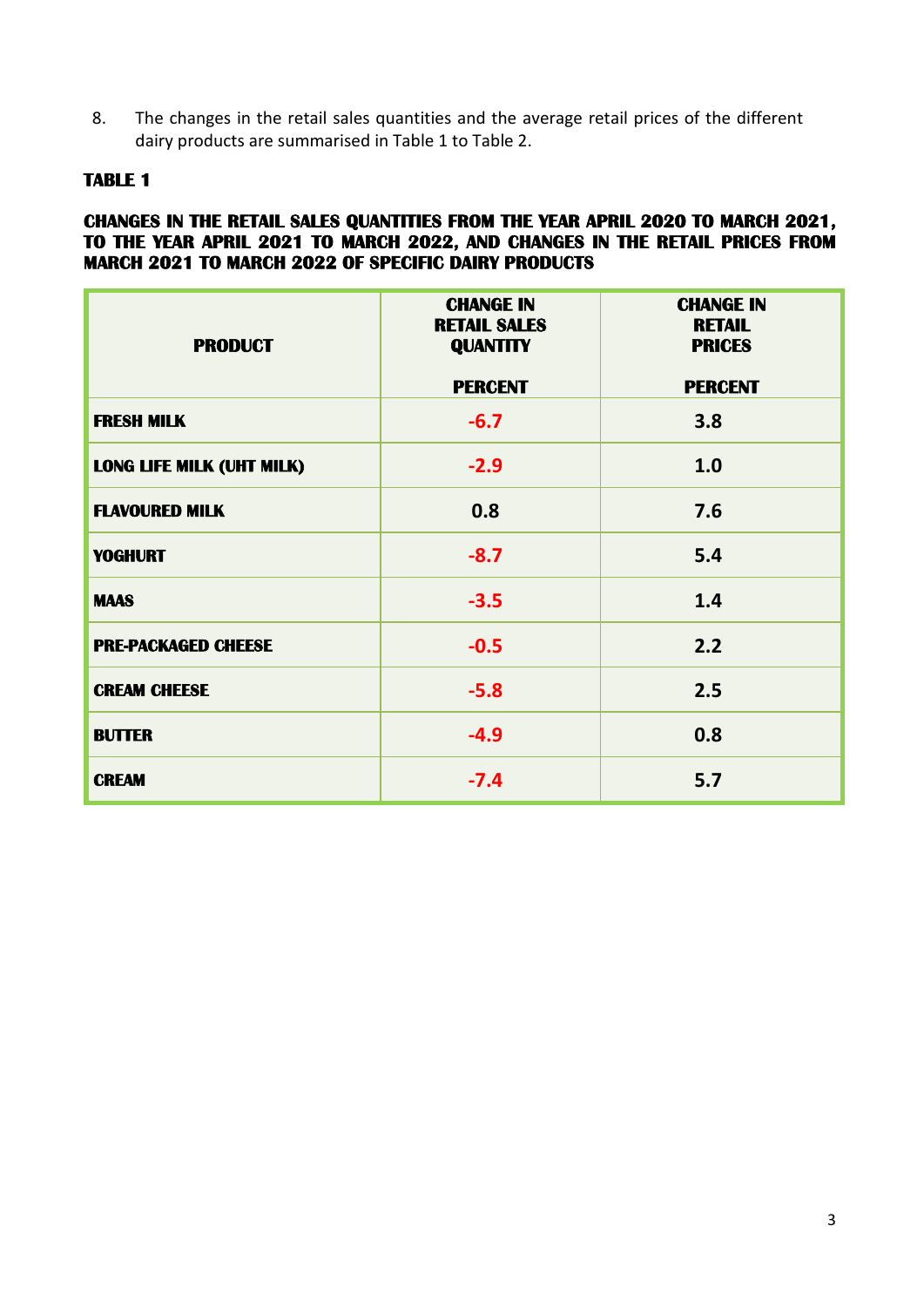## **TABLE 2**

## **CHANGES IN THE QUANTITIES OF RETAIL SALES OF SPECIFIC DAIRY PRODUCTS**

| <b>PRODUCT</b>         | Sales in the<br>month of<br><b>March 2022</b><br>versus the<br>sales in the<br>month of<br><b>March 2021</b> | Sales in the<br>3 months from<br>January 2022 to<br><b>March 2022</b><br>versus the<br>sales in the<br>3 months from<br>January 2021 to<br><b>March 2021</b> | Sales in the<br>6 months from<br>October 2021 to<br><b>March 2022</b><br>versus the<br>sales in the<br>6 months from<br>October 2020 to<br><b>March 2021</b> | Sales in the<br>9 months from<br><b>July 2021 to</b><br><b>March 2022</b><br>versus the<br>sales in the<br>9 months from<br><b>July 2020 to</b><br><b>March 2021</b> | Sales in the<br>12 months from<br>April 2021 to<br><b>March 2022</b><br>versus the<br>sales in the<br>12 months from<br>April 2020 to<br><b>March 2021</b> |
|------------------------|--------------------------------------------------------------------------------------------------------------|--------------------------------------------------------------------------------------------------------------------------------------------------------------|--------------------------------------------------------------------------------------------------------------------------------------------------------------|----------------------------------------------------------------------------------------------------------------------------------------------------------------------|------------------------------------------------------------------------------------------------------------------------------------------------------------|
|                        | percent                                                                                                      |                                                                                                                                                              | percent                                                                                                                                                      |                                                                                                                                                                      | percent                                                                                                                                                    |
| <b>Fresh Milk</b>      | $-6.8$                                                                                                       | $-9.1$                                                                                                                                                       | $-7.6$                                                                                                                                                       | $-7.6$                                                                                                                                                               | $-6.7$                                                                                                                                                     |
| <b>UHT milk</b>        | 8.6                                                                                                          | 3.2                                                                                                                                                          | 2.3                                                                                                                                                          | 1.7                                                                                                                                                                  | $-2.9$                                                                                                                                                     |
| <b>Flavoured milk</b>  | $-1.9$                                                                                                       | $-4.0$                                                                                                                                                       | $-1.8$                                                                                                                                                       | $-0.8$                                                                                                                                                               | 0.8                                                                                                                                                        |
| Yoghurt                | $-4.7$                                                                                                       | $-7.1$                                                                                                                                                       | $-7.8$                                                                                                                                                       | $-9.0$                                                                                                                                                               | $-8.7$                                                                                                                                                     |
| <b>Maas</b>            | 2.9                                                                                                          | 1.3                                                                                                                                                          | 0.4                                                                                                                                                          | $-2.3$                                                                                                                                                               | $-3.5$                                                                                                                                                     |
| Pre-packaged<br>cheese | 5.4                                                                                                          | 3.0                                                                                                                                                          | 2.9                                                                                                                                                          | 1.5                                                                                                                                                                  | $-0.5$                                                                                                                                                     |
| <b>Cream cheese</b>    | $-2.3$                                                                                                       | $-3.1$                                                                                                                                                       | $-2.5$                                                                                                                                                       | $-3.4$                                                                                                                                                               | $-5.8$                                                                                                                                                     |
| <b>Butter</b>          | $-0.6$                                                                                                       | $-1.0$                                                                                                                                                       | 0.4                                                                                                                                                          | $-0.4$                                                                                                                                                               | $-4.9$                                                                                                                                                     |
| Cream                  | $-8.7$                                                                                                       | $-7.8$                                                                                                                                                       | $-5.0$                                                                                                                                                       | $-5.3$                                                                                                                                                               | $-7.4$                                                                                                                                                     |